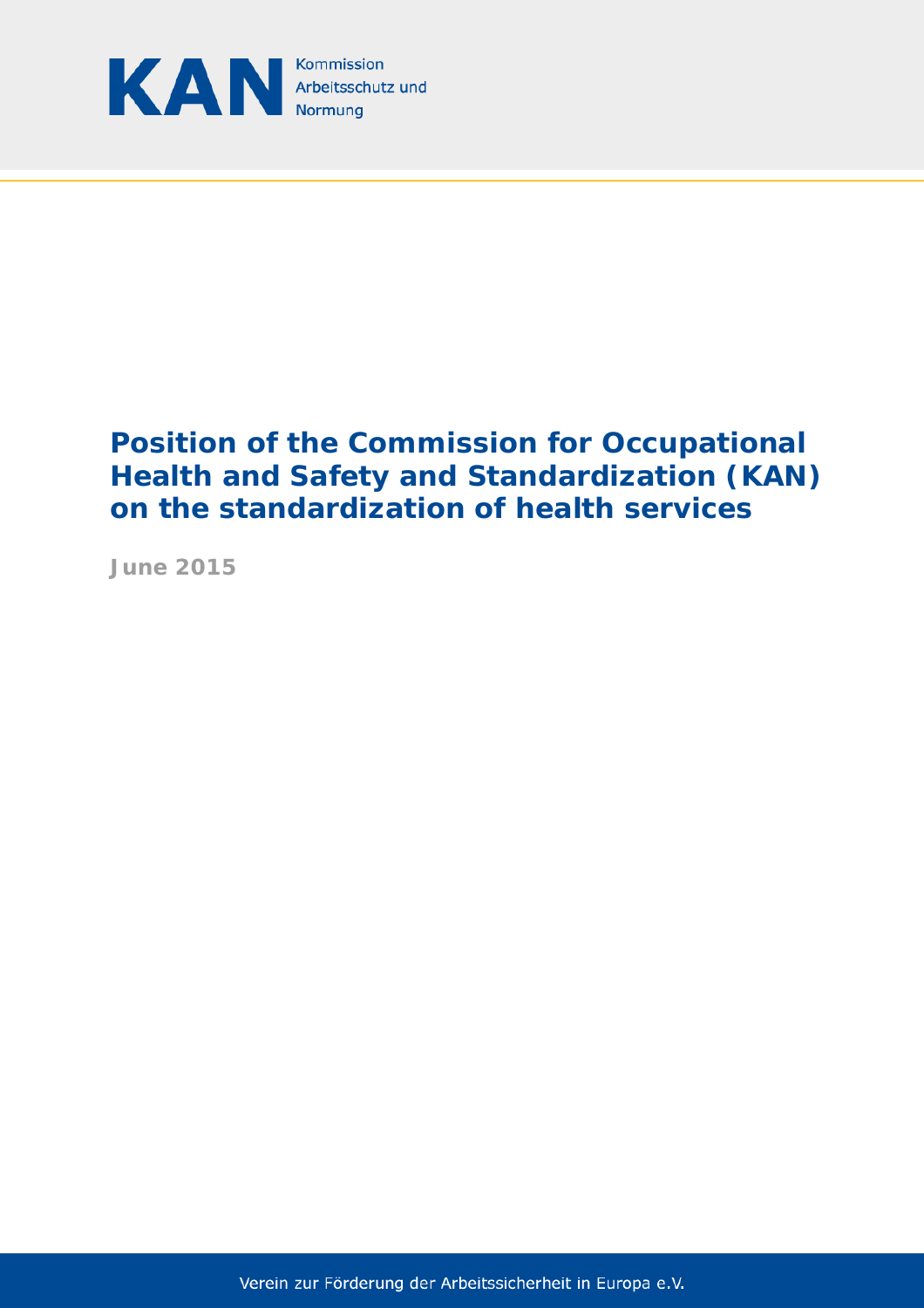

The "Commission for Occupational Health and Safety and Standardization" project is supported financially by the German Federal Ministry of Labour and Social Affairs (BMAS).

| Published by:      | Association for the Promotion of Occupational Safety in<br>Europe (VFA)                                                                                                                                                                                       |
|--------------------|---------------------------------------------------------------------------------------------------------------------------------------------------------------------------------------------------------------------------------------------------------------|
| Editorial control: | Commission for Occupational Health and Safety and<br>Standardization (KAN)<br>$-$ Secretariat $-$<br>Alte Heerstrasse 111, 53757 Sankt Augustin, Germany<br>Tel. $+49$ 2241 231-03<br>$Fax + 49$ 2241 231-3464<br>E-mail: info@kan.de<br>Internet: www.kan.de |

Date of publication: June 2015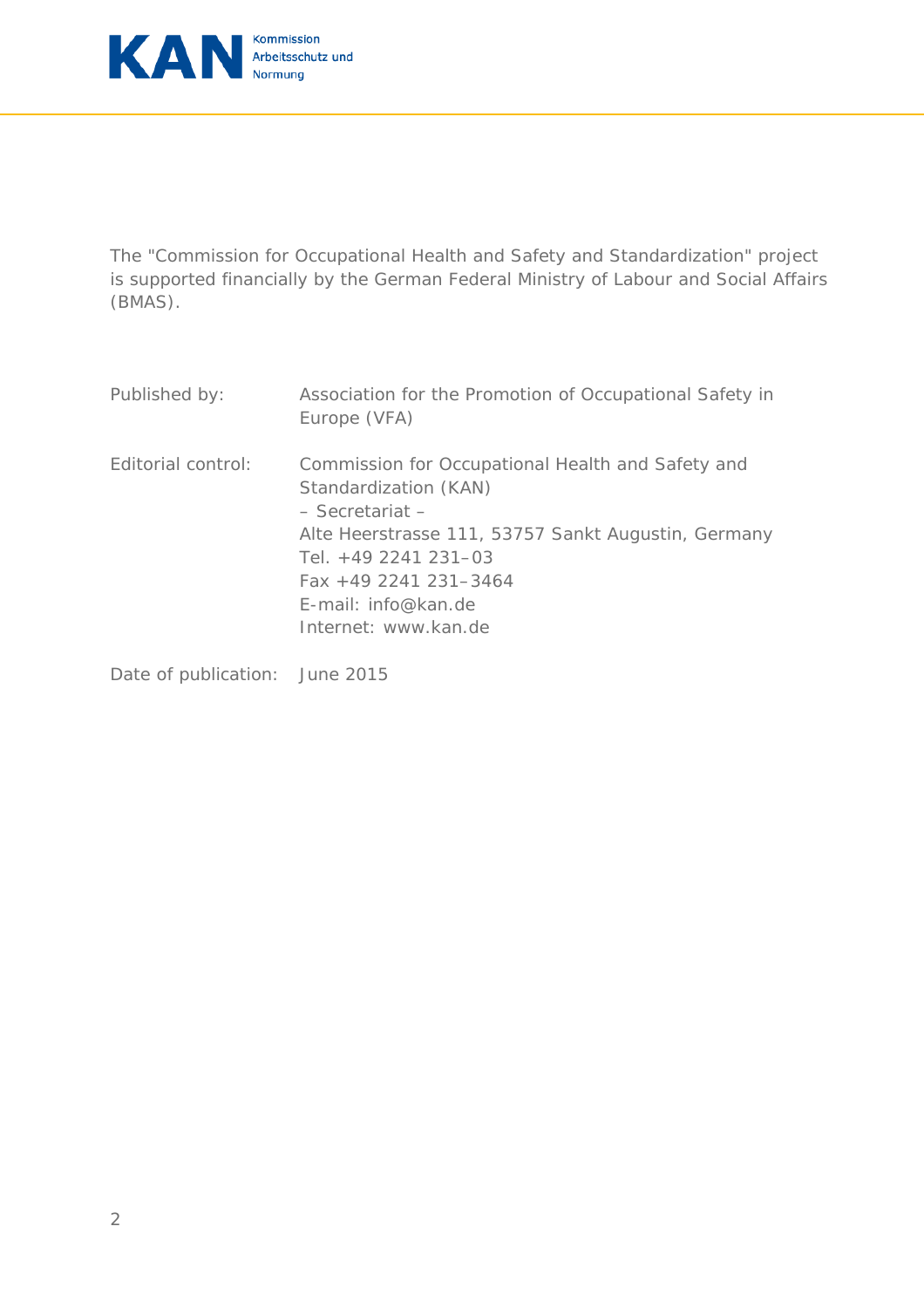

#### **KAN's position on the standardization of health services**

Both within Germany and internationally, general willingness and the efforts of policymakers to promote the standardization of health services are growing. The European Commission for example has referred to the relevance of the standardization of health services in its annual work programmes since 2013. It regards standards as an instrument for enhancing the quality of services in the health sector. It takes the view that medical practitioners, regulatory bodies and representatives of the research and development community and of accreditation and standards organizations should also be involved in developing the standards in this area; and that standardization mandates issued by the European Commission to CEN, the European standards organization, should promote the process in the future. The desire to improve the quality of health services in Europe and to make these services more comparable and transparent overall is a legitimate objective of the European Commission. This is however conditional upon the relevant measures being taken within the framework of competencies defined by the EU treaties<sup>1</sup>.

### **1 Standards for product safety in the health sector**

As in other sectors, product-related standards can "boost the competitiveness of enterprises by facilitating in particular the free movement of goods [...], network interoperability, means of communication, technological development and innovation<sup>2</sup>" in the health sector. Such standards enhance the safety of products that are used in the health sector. This also increases the safety of workers, for example when working with hospital beds or medical equipment, or when using safe hypodermic needles. Products complying with high-quality standards can consequently have a positive influence upon the delivery of health services.

<sup>&</sup>lt;sup>1</sup> Refer here also to Recital 12 of the European Standardisation Regulation 1025/2012 http://eurlex.europa.eu/LexUriServ/LexUriServ.do?uri=OJ:L:2012:316:0012:0033:EN:PDF

<sup>&</sup>lt;sup>2</sup> Refer here also to Recital 3 of the European Standardisation Regulation 1025/2012 http://eurlex.europa.eu/LexUriServ/LexUriServ.do?uri=OJ:L:2012:316:0012:0033:EN:PDF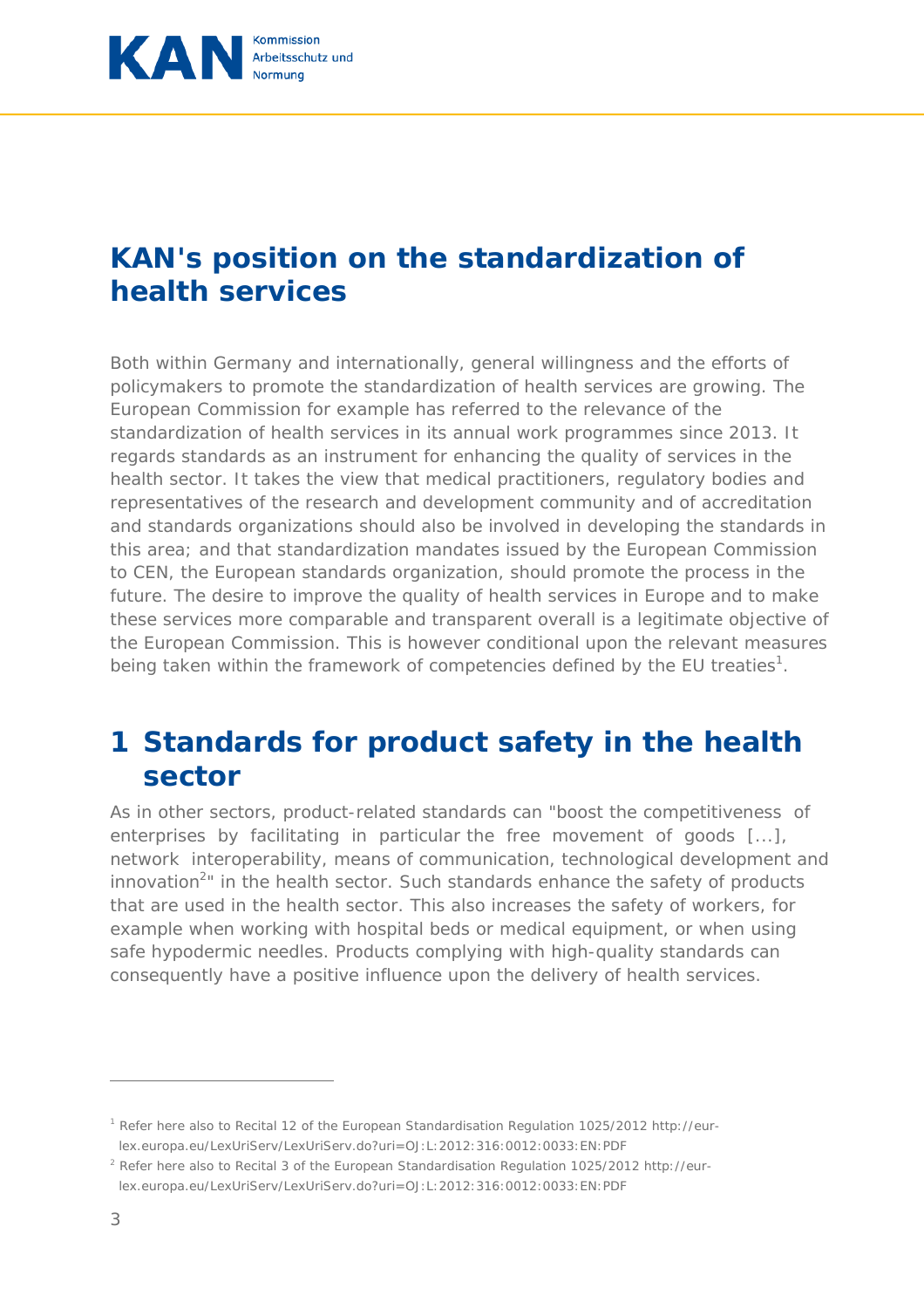

## **2 Interfaces between health services and occupational safety and health**

The first interface concerns health services for workers and insured individuals<sup>3</sup>, which in Germany derive from statutory obligations, benefits provided by the statutory accident insurance institutions and agreements with them, and additional, voluntary benefits provided by companies:

- Preventive measures in occupational medicine (for example the involvement of the company physician in risk assessments, general consulting on occupational medicine and preventive occupational medical care)
- Workplace health promotion and prevention of work-related health hazards
- Education and training of persons in the conducting of preventive measures in occupational safety and medicine and in workplace health promotion
- Curative treatment (particularly medical rehabilitation and special diagnostics) in the area falling within the responsibility of the statutory accident insurance institutions
- Rehabilitation, e.g. for the reintegration of persons into working life

These services may be delivered in the different Member States for example by the statutory accident insurance institutions or other social insurance institutions. The distribution of responsibilities for the health services in the Member States is governed by the respective national legislation, rules, regulations, guidelines, and agreements between the social partners.

The second interface arises when workers<sup>3</sup> providing a service, for example as nursing, medical or physiotherapy staff, must be protected against hazards. The provisions governing the protection of patients (recipients of the service) and of workers (the party delivering it) may have a reciprocal influence. Requirements for the wearing of protective gloves, the provision of instruction in matters of safety, or

<sup>&</sup>lt;sup>3</sup> Workers in the sense of the German occupational safety and health act and DGUV Regulation 1 concerning the principles of prevention: workers in the sense of DGUV Regulation 1 in the health services include, for example, volunteers, individuals undergoing work experience, family members and other persons.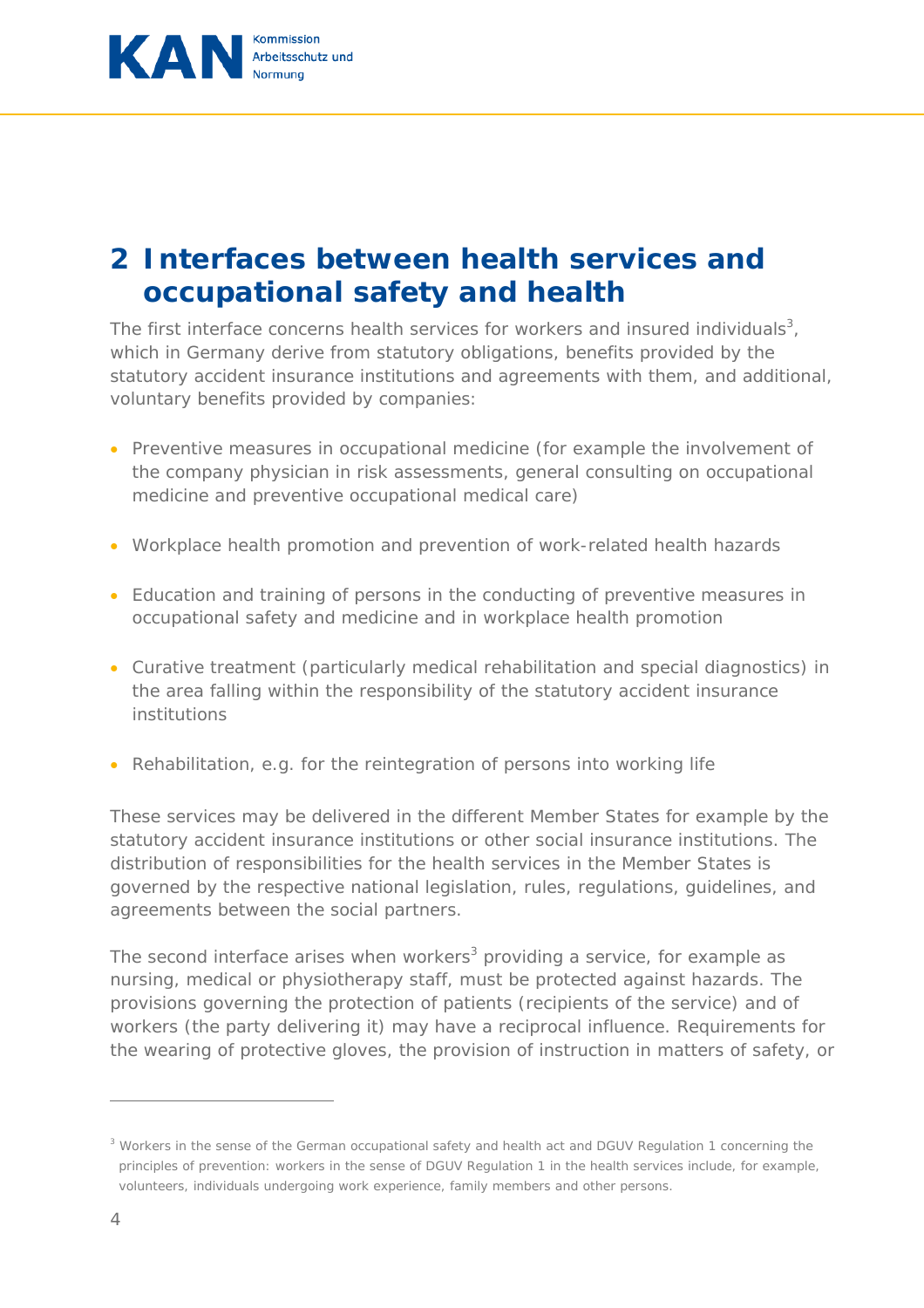

measures for working with medicines may have an influence upon the safety of patients and the safety of workers.

Employers bear responsibility for protecting workers in their companies based upon directives under Article 153 of the TFEU and the corresponding national legislation. An employer is not able to determine which protective measures are relevant to the worker until a risk assessment has been performed. This cannot be determined by standards developers without knowledge of the specific work situation concerned.

That not every service lends itself to standardization is shown clearly by the commitment by CEN itself as laid down in CEN Guide  $15<sup>4</sup>$  concerning the standardization of services. The guide expressly excludes the safety and health of workers at work from the scope of standardization with reference to the existing European and national arrangements. KAN's position paper<sup>5</sup> on services also supports this rejection of standards governing health services that interface with occupational safety and health.

The two interfaces described above are governed by legal systems that cannot be replaced or governed uniformly by a standard. Should standards nevertheless be created for health services that are regulated at national level, problems may arise for example as a result of duplicate but divergent provisions or a lack of compatibility with existing systems of rules and regulations.

The aim must be to retain and improve the standard of health services that has already been attained for workers, derived in Germany from the high quality of the social insurance system and the interaction between the state, the statutory accident insurance institutions and the social partners, and likewise to retain and improve the existing standard of safety and health for workers at work. The social security systems of other Member States should likewise not be influenced negatively by standards: duplicate provisions, contradictions or uncertainty should for example be avoided at European level and in particular in cross-border scenarios. For workers, too, health services necessitate customized services to a particular degree; this is not compatible with the standardization of services.

<sup>&</sup>lt;sup>4</sup> CEN Guide 15:2012, Point 7.2.3, Page 18/19; http://boss.cen.eu/ref/CEN15.pdf

<sup>&</sup>lt;sup>5</sup>www.kan.de/fileadmin/Redaktion/Dokumente/Basisdokumente/en/Deu/Hinweise\_der\_KAN\_-\_e.pdf